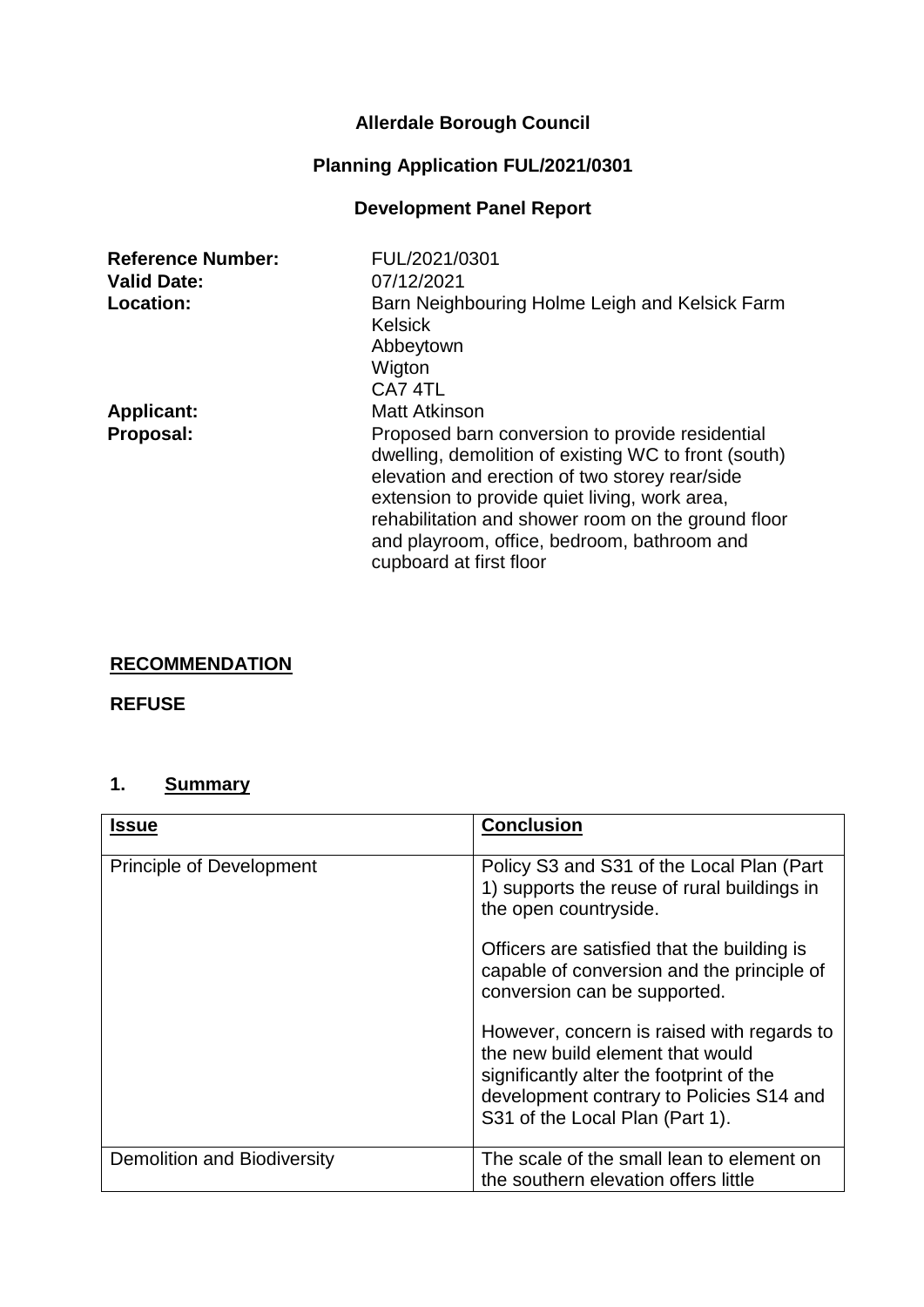|        | character to the site or visual amenity to<br>the area and no objections are raised to its<br>demolition.<br>The applicant has adequately addressed<br>the proposal is acceptable in terms of<br>impact on protected species in line with<br>Policy S35 subject to mitigations measures<br>which can be secured by condition.                                                                                                                                                                                                             |
|--------|-------------------------------------------------------------------------------------------------------------------------------------------------------------------------------------------------------------------------------------------------------------------------------------------------------------------------------------------------------------------------------------------------------------------------------------------------------------------------------------------------------------------------------------------|
| Design | Officers consider the proposed alterations<br>and extension to the building, in the form<br>of the scale of the two storey extension,<br>addition of a balcony at first floor level and<br>the use of inappropriate materials are<br>inappropriate for its rural location and fails<br>to respond positively to the character and<br>history of the existing resulting in a<br>development that would adversely alter the<br>appearance of the existing building<br>contrary to Policies S3, S31 and DM15 of<br>the Allerdale Local Plan. |
|        |                                                                                                                                                                                                                                                                                                                                                                                                                                                                                                                                           |

### **2. Proposal**

- 2.1. The proposal involves the conversion of the existing barn to provide a dwelling house. A small lean to element to the south elevation is to be demolished. A two storey extension is proposed to the north elevation. Access would be provided via the existing track, with parking and turning available to the east of the building.
- 2.2. The Plans for consideration are:-

21-11-04 Location Plan 21-11-05 As Proposed Site (Block) Plan 21-11-03 Rev A Proposed First Floor Plan, Elevations and Section B-B amendment received 14 January 2022 21-11-02 Rev A Proposed Ground Floor Plan, Elevations and Section A-A amendment received 14 January 2022 Design and Access Statement Planning Statement, Drainage and Structural Information Structural Inspection Drainage Strategy Foul Drainage Assessment Survey for Bats, Barn Owls & Breeding Birds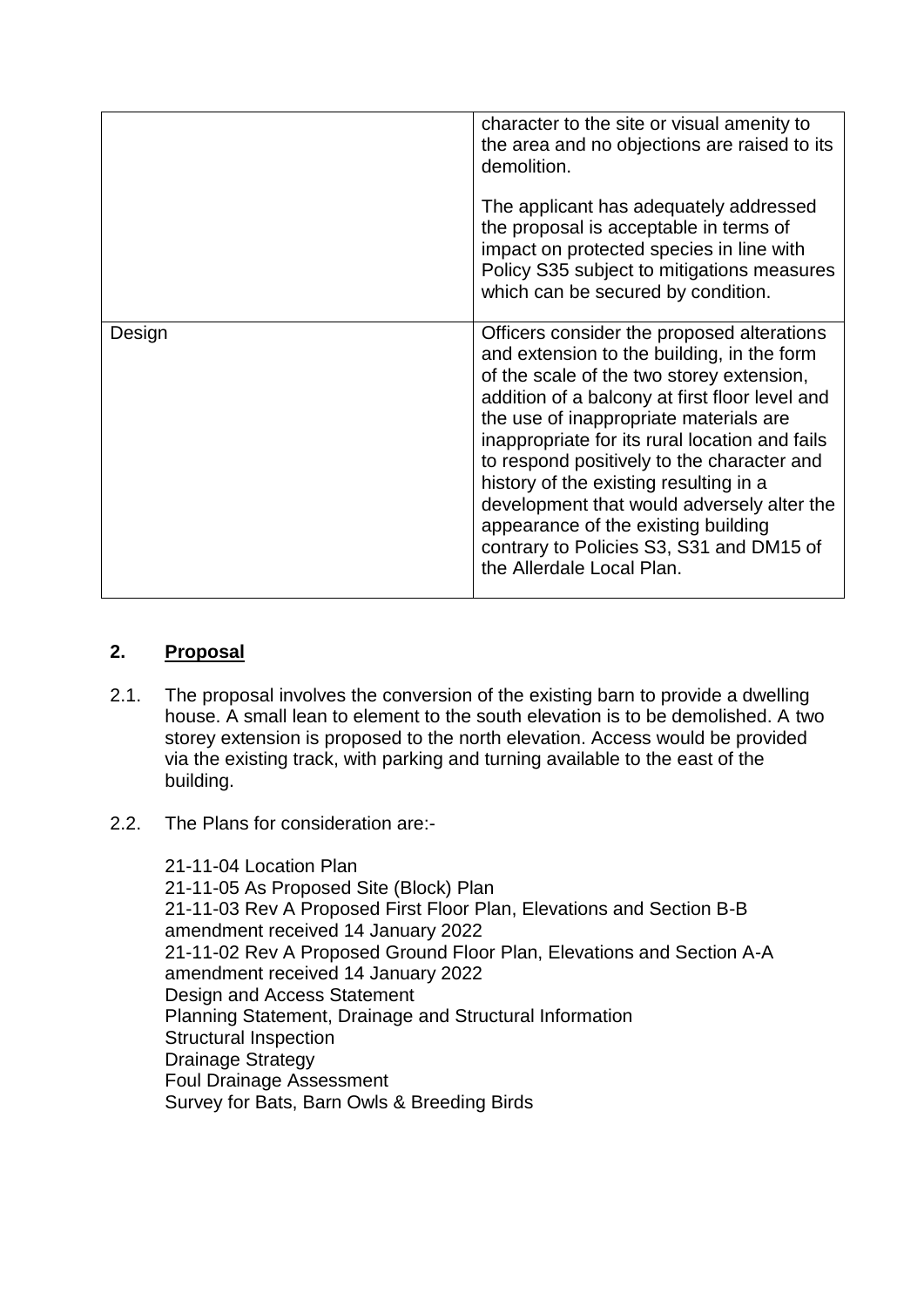2.3.The particulars are available to view via the following link: [https://allerdalebc.force.com/pr/s/planning](https://allerdalebc.force.com/pr/s/planning-application/a3X3X00000B9E1ZUAV/ful20210301)[application/a3X3X00000B9E1ZUAV/ful20210301](https://allerdalebc.force.com/pr/s/planning-application/a3X3X00000B9E1ZUAV/ful20210301)

### **3. Site**

- 3.1. The application site comprises a stone and brick built barn within the linear hamlet of Kelsick. The barn is set back from the main Kelsick highway, and surrounded by mainly open agricultural land. Access to the barn is via an existing single lane track from the main highway which is also used to access agricultural land to the north.
- 3.2. The main part of the barn is L shaped, with some smaller lean to elements of lower eaves height adjoining. There are a number of existing openings to all elevations of the barn.
- 3.3. The barn is bound to the north and south by agricultural land. To the west of the site is agricultural land with a residential property beyond, at a distance of approx. 35m. To the immediate east of the site is a redundant stone built building, separated from the application building by the access lane. A further residential property at Holme Leigh is situated to the east of the access track with Kelsick Farm beyond.

### **4. Relevant Planning History**

- 4.1. FUL/2021/0097 Proposed barn conversion to provide domestic dwelling Granted.
- 4.2. AGQ/2020/0003 Conversion of agricultural barn at land northwest of Holme Leigh, to a dwellinghouse (use Class C3) including provision of services, the repair of the existing roof, work to the outside of the barn to make it wind and watertight and internal works to make it habitable at Barn Northwest of Holme Leigh, Kelsick - Prior Approval Granted.

### **5. Representations**

### **Parish Council**

5.1. The Parish Council has considered the application and has no objections and wish to support the application.

### **Environmental Health**

5.2. No objections.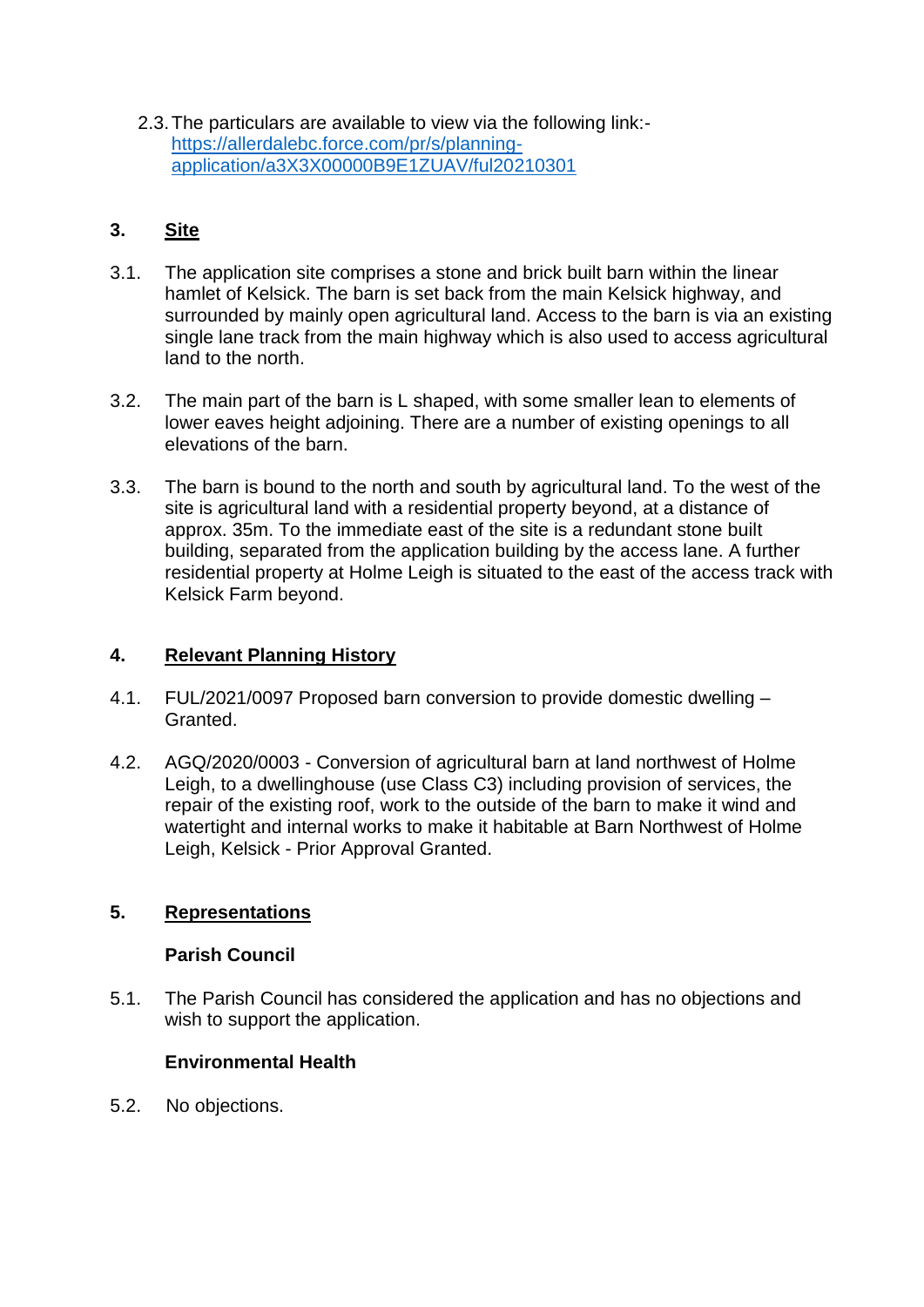### **Natural England**

5.3. No objections.

### **Minerals & Waste CCC**

5.4. Cumbria County Council as minerals planning authority does not object to this application.

### **County Archaeologist**

- 5.5. Our records indicate that the traditional farm buildings proposed for conversion and demolition probably have 18<sup>th</sup> century origins and are considered to be of local architectural and historical interest.
- 5.6. I therefore recommend that, in the event consent is granted, the existing buildings are recorded in line with the requirement outlined in condition 8 on the previously approved permission FUL/2021/0097, and that this should be secured in any new consent that may be granted.
- 5.7. The application has been advertised by site notice and neighbour letter. Five letters of support have been received to see this derelict building restored.

### **6. Environmental Impact Assessment**

- 6.1. The Town and Country Planning (Environmental Impact Assessment) Regulations 2017
- 6.2. The development does not within Schedule 1 nor 2 and, as such, is not EIA development.

### **7. Duties**

7.1. Does the site affect the setting of a listed building?

No

7.2. Is the site within a designated conservation area?

No

7.3. Is the development likely to have a significant effect upon a Natura 2000 designation?

No

### **8. Development Plan Policies**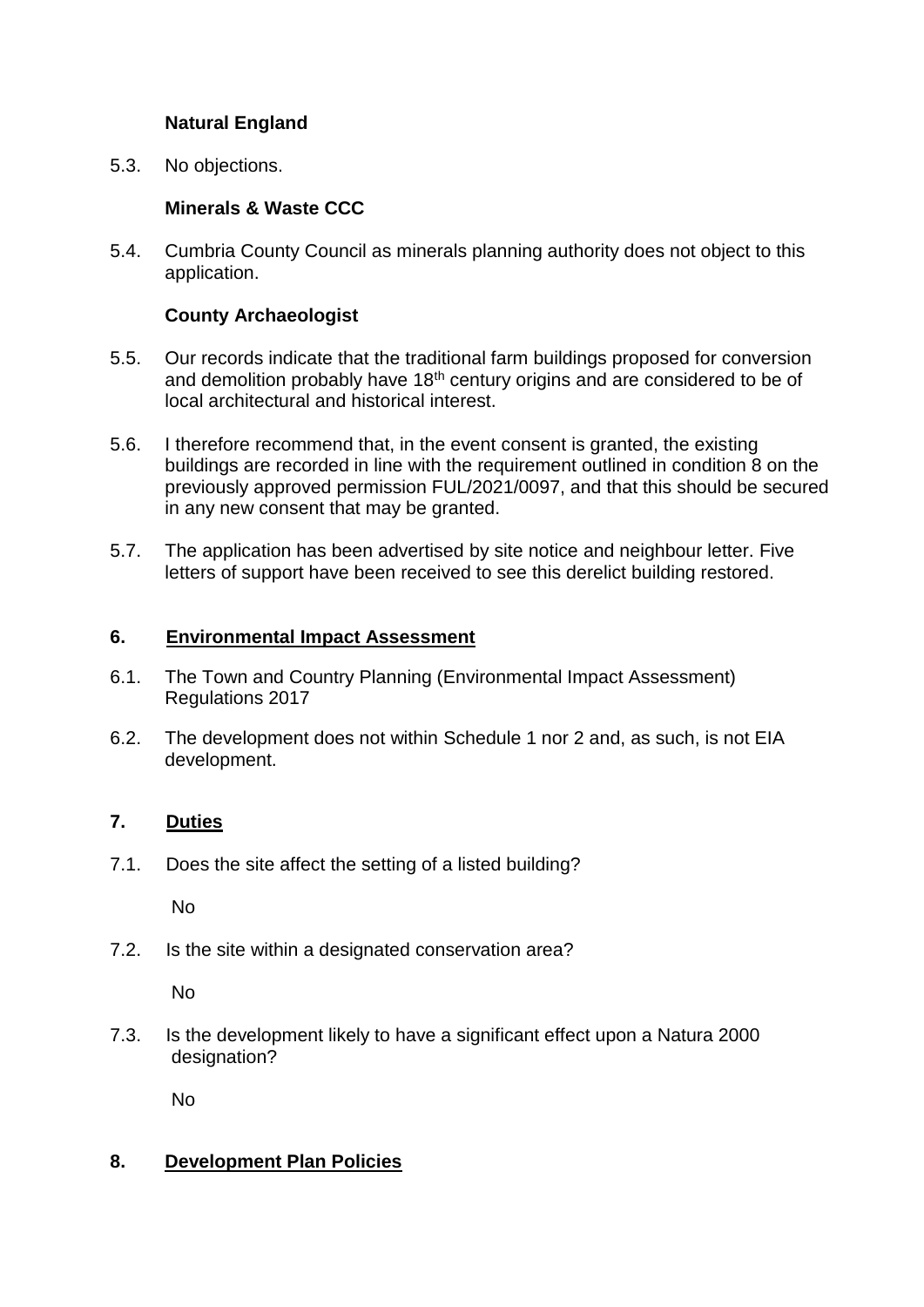### **8.1. Allerdale Local Plan (Part 1)**

Policy S1 Presumption in Favour of Development Policy S2 Sustainable Development Policy S3 Spatial Strategy and Growth Policy S4 Design Principles Policy S5 Development Principles Policy S6d Wigton Policy S14 Rural Economy Policy S22 Transport Principles Policy S27 Heritage Assets Policy S29 Flood Risk and Surface Water Drainage Policy S30 Reuse of Land Policy S31 Reuse of Rural Buildings and Replacement Dwellings in the **Countryside** Policy S32 Safeguarding Amenity Policy S35 Protecting and Enhancing Biodiversity and Geodiversity Policy DM14 Standards of Good Design Policy DM15 Extensions and Alterations to Existing Buildings and Properties

### **8.2. Allerdale Local Plan (Part 2)**

Policy SA2 Settlement Boundaries

### **9. Other material considerations**

- **9.1. National Planning Policy Framework (NPPF) (2021)**
- **9.2. Allerdale Council Strategy 2020-2030**

### **10. Policy weighting**

10.1. Section 38(6) of the Planning and Compulsory Purchase Act 2004 requires that, if regard is to be had to the development plan for the purpose of any determination to be made under the Planning Acts, the determination must be made in accordance with the plan unless material considerations indicate otherwise. This means that the Allerdale Local Plan (Part 1) 2014 and the Allerdale Borough Local Plan (Part 2) 2020 policies have primacy.

### **11. Assessment:**

### **Principle of development**

11.1. Policy S3 of the Allerdale Local Plan sets out the settlement hierarchy for Allerdale. It defines the settlement hierarchy, which sets out the role of settlements, including the form and scale of development that would be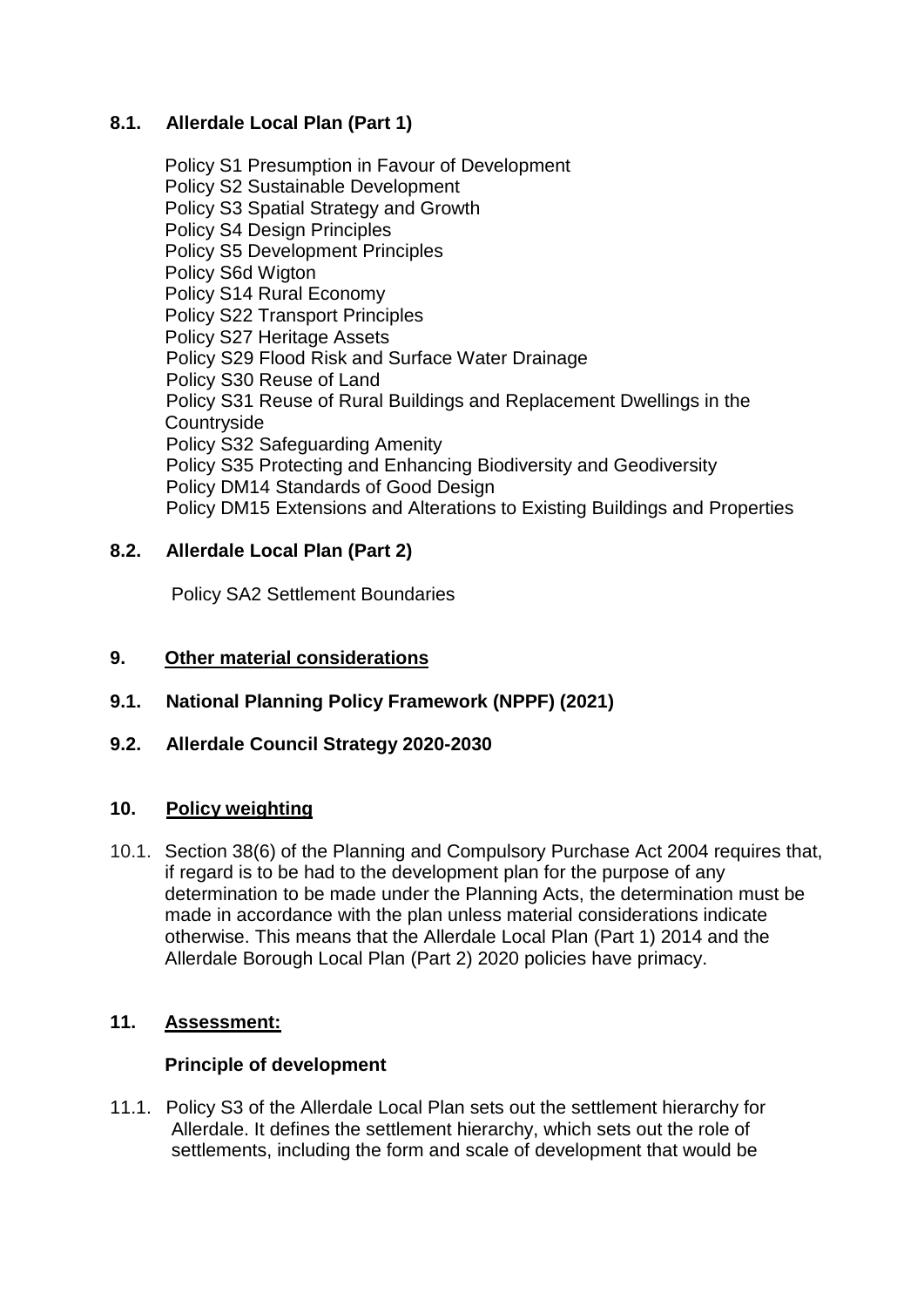expected within the towns and villages and what is acceptable in the open countryside.

- 11.2. The development would involve the creation of a 4 bed residential dwelling from the conversion and extension of an existing barn. The application site lies outside any defined settlement, within the hamlet of Kelsick and is therefore considered as development in the open countryside.
- 11.3. Paragraph 80 of the National Planning Policy Framework February 2021 is applicable to the proposal. Within this, it is indicated that planning decisions should avoid the development of isolated homes in the countryside. Circumstances in which such development could be acceptable would include the re-use of redundant or disused buildings which would enhance its immediate setting.
- 11.4. Policy S31 of the Allerdale Local Plan (Part 1) is also applicable. This policy supports the re-use of rural buildings in the open countryside, subject to compliance with other relevant policies. It is noted that the building should also be suitable for conversion without substantial alteration or rebuilding i.e. the building should be structurally sound. This is a key element to this application.
- 11.5. The proposal would see the existing structure converted to provide a 3 bed residential dwelling with Kitchen/dining/family room, utility room and a separate living room. This would involve the re-use of a redundant agricultural building supported by Policy S3 and S31. However, the proposal includes a large new built two storey extension which would take the scheme away from been a conversion and this will be discussed in detail below.
- 11.6. An inspection report and accompanying drawings have been submitted alongside the application which identifies that the buildings are generally capable of conversion with some minor rebuilding works in localised areas. The extent of the rebuilding works to the existing structure are limited to a small proportion of the buildings as a whole. The applicant has been able to suitably demonstrate that the buildings are structurally sound and capable of conversion. With this in mind, the principle of residential conversion in this location is accepted.

#### **Demolition and Biodivesrity**

- 11.7. The proposal would involve the demolition of a small lean to element to the southern elevation. The scale of the lean to is such that it offers little to the character of the site or visual amenity of the area. The loss of this element is therefore accepted.
- 11.8. The County Archaeologist notes that the farmhouse and adjacent barn are of traditional clay construction, as such they are of some historical interest, despite later alterations and being in a poor state of repair. It is suggested that a condition be attached to any consent to secure suitable recording of the buildings prior to demolition and conversion works.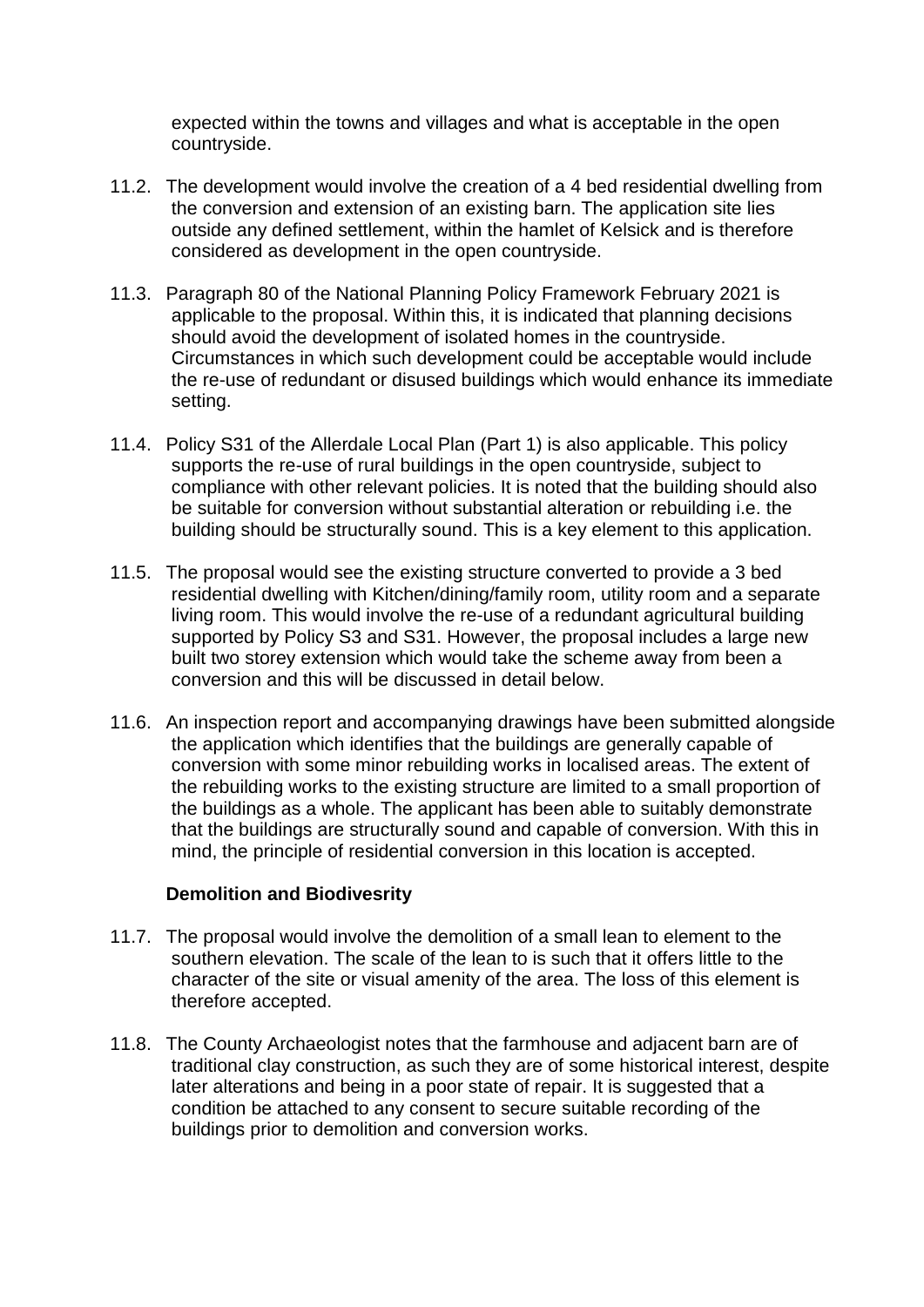- 11.9. Policy S35 of the Allerdale Local Plan (Part 1) seeks to safeguard the habitat of protected species. The structures at the site have features which potentially could provide habitats for protected species. The application has been accompanied by a Survey for Bats, Barn Owls and Breeding Birds. The Report found that there were signs of barn owls, barn swallows, pigeons, blue tits and some bat activity, although there was no evidence of a large roost. It is also indicated that there is potential for bats to be present in the areas that were inaccessible to the survey such as ridge gaps, wall cracks and behind roof beams. A mitigation strategy to include new bat lofts and barn owl window and nest boxes within and around the farmhouse is outlined in the report, to protect and enhance the existing biodiversity of the site.
- 11.10. The Habitats Regulations transpose prohibitions against activities affecting European Protected Species. The Directive provides for the derogation from these prohibitions for specified reasons and providing certain conditions are met. These are referred to as the three derogation tests applied by Natural England at licensing stage. Standing advice indicates that where it is likely that one of the prohibitions of the regulations is offended, it is necessary for the Local Planning Authority to consider the likelihood of a license being granted at the planning application stage and therefore the three tests.
- 11.11. The three tests are that:

1. There are imperative reasons of overriding public interest or for public health and safety;

- 2. There is no satisfactory alternative;
- 3. A favourable conservation status of the species is maintained.
- 11.12. In consideration of the three tests:

1. The retention of a non-designated heritage asset and addition to the adequate supply of housing is of some public interest.

2. There are potentially other sites/ structures offering alternative conversions, however these could equally impact on European Protected Species. The proposed works would bring the building back into use avoiding deterioration or loss of the building.

3. Given the noted signs of protected species at the site, there would be some impact on the conservation status. However, there were no large roosts present and the mitigation strategy would introduce new bat lofts and barn owl window and nest boxes within and around the farmhouse, which provides compensation. Direct impacts can therefore be mitigated to a large extent through the application of appropriate conditions.

11.13. On the basis of the information available, it is considered likely that a license would be forthcoming from Natural England. The survey works and mitigation strategy proposed are considered suitable with regards protected species and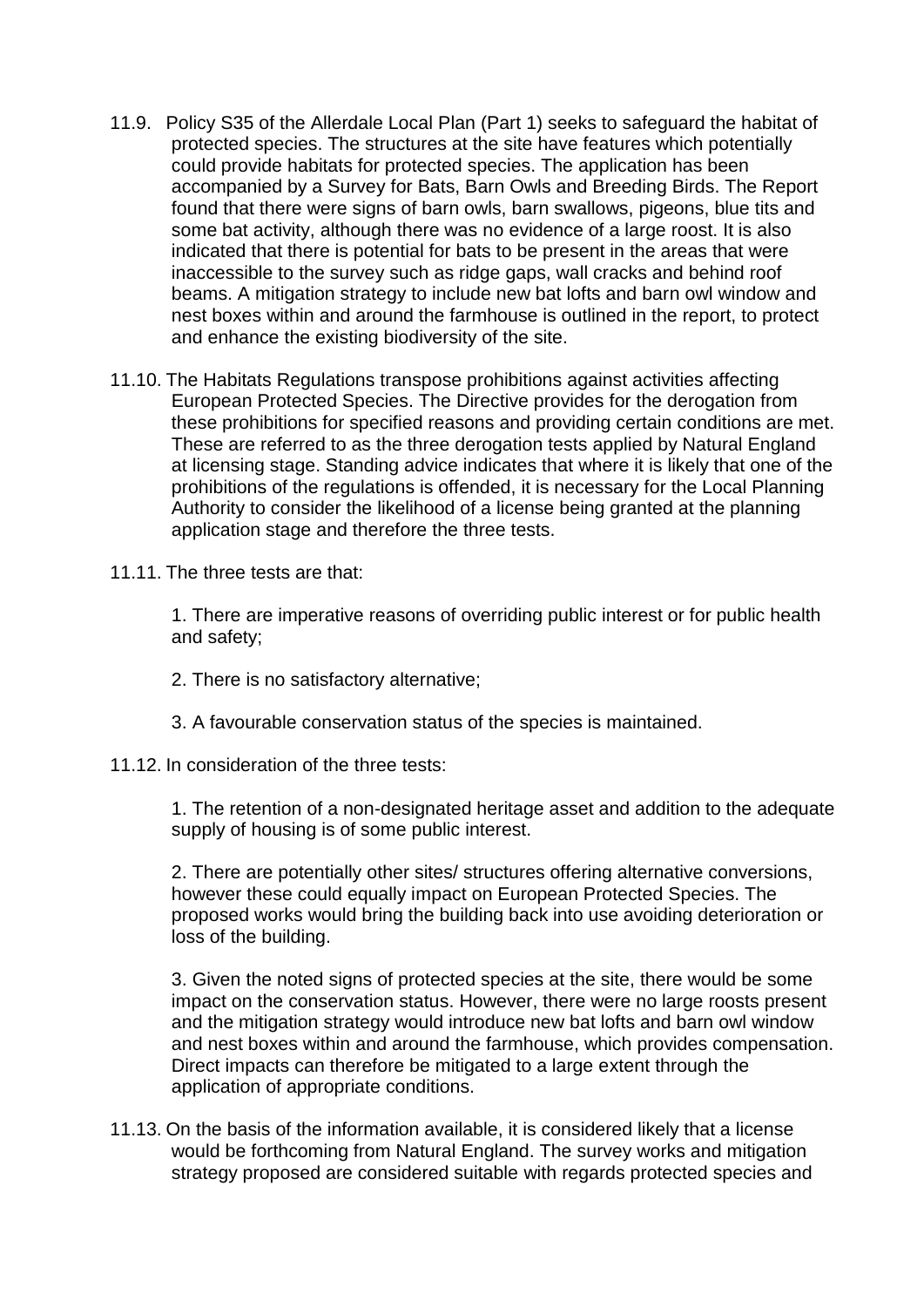satisfy the criteria of Planning Policy S35 of the Allerdale Local Plan (Part 1). It is suggested that a condition be attached to any planning approval to secure the mitigation works.

### **Design**

- 11.14. The site is located in the open countryside outside the defined settlement limits under Policy SA2 of ALLP2. The principle of a barn conversion can be supported under Policy S3 subject to compliance with Policy S31 of the Allerdale Local Plan. Policy S31 clearly details that the scheme must be a conversion of an existing building and that it can be demonstrated that the building is structurally sound.
- 11.15. Policy S4 seeks to achieve high quality design, which is of appropriate scale and design for its location whilst responding positively to the character and history of its location.
- 11.16. Paragraph 134 of the National Planning Policy Framework details that development that is not well designed should be refused, especially where it fails to reflect local design policies.
- 11.17. The site benefits from planning approval FUL/2021/0097 for the conversion of the existing building. A single storey extension to provide a garage was approved to the north elevation. Permitted Development Rights were removed from the structure that meant any extensions or alterations to the property would require planning permission. The need for this condition was to protect the character and history of the building.
- 11.18. The proposal includes a new two storey extension of approx. 200 sqm (external measurements) to the north elevation (rear). The south elevation immediately to the front of the extension is single storey in nature and therefore the massing of the extension will be seen over the existing structure increasing its impact. Given the size and scale of the extension which would result in a new build of over 50% the floorspace of the existing barn and is a significant increase to the overall footprint of the existing barn, officer consider this could not be considered as minor or ancillary to the host dwelling. This is contrary to Policy S31 that details "proposals for the conversion of rural buildings to residential will only be acceptable in line with national policy and where the building can be converted without substantial alteration to the original footprint". The significant new build moves the application away from been considered wholly as a conversion scheme and in officers opinion does not comply with Policy S31 of the Allerdale Local Plan and should not be supported.
- 11.19. The size of the existing barn is adequate to accommodate a reasonably sized dwelling which the plans demonstrate can accommodate 3 bedrooms and living space within the existing fabric.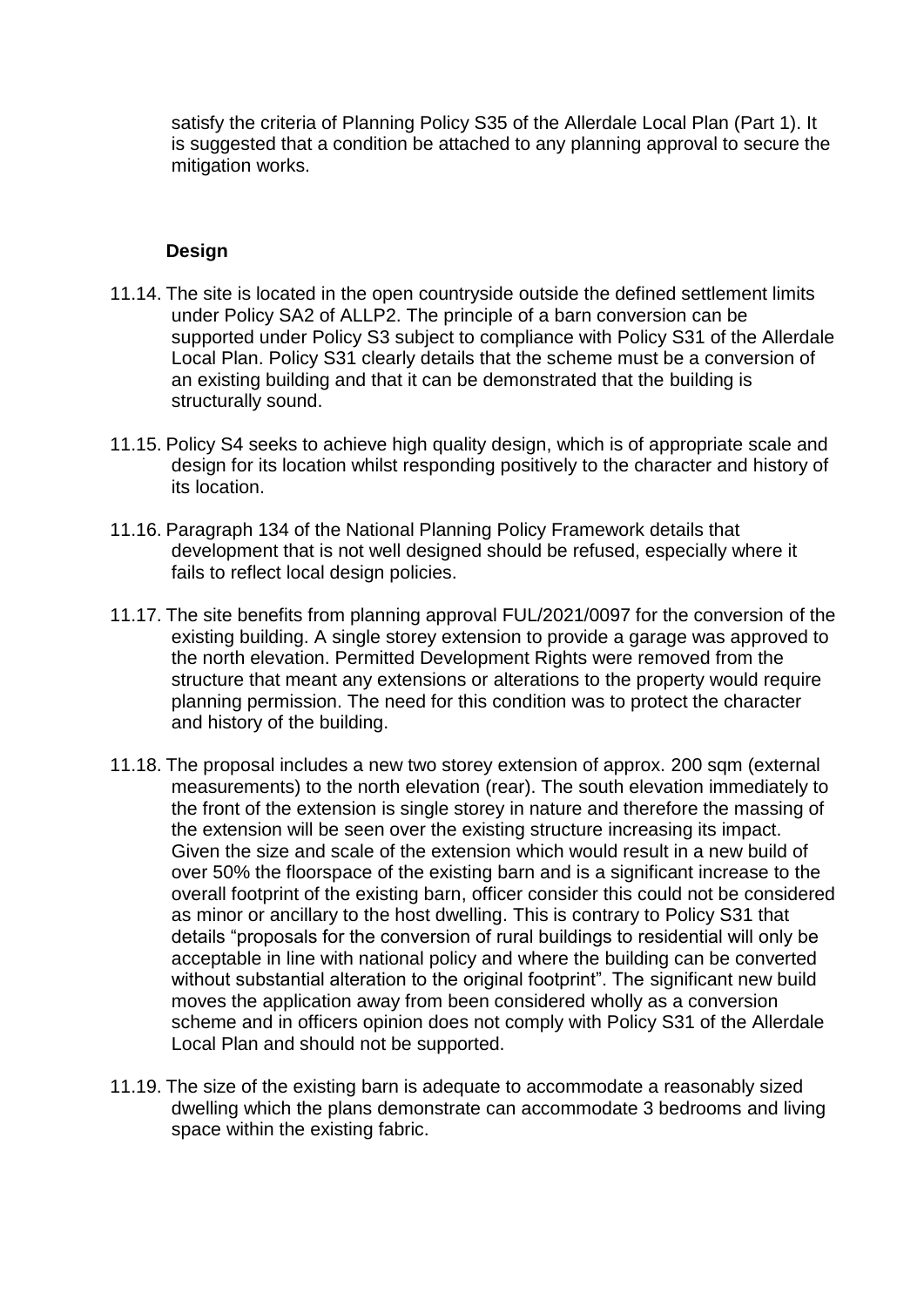- 11.20. The side elevations (west and east) are two storey in nature and could accommodate floorspace over 2 floors. The proposed plans show a large section of this part of the building as void at first floor level as there is currently no floor in this part of the building. However, with the insertion of a floor that could be supported subject to external design, this would provide an additional internal usable space of approx. 70 sqm without any alteration to the footprint.
- 11.21. In turning to the accommodation in the proposed extension this includes an internal area of 40sqm which is to be used in association with "The Little St Cloud Company" which would be a commercial element. Policy S14 is committed to supporting the economic prosperity and sustainability of rural communities by enabling appropriately scaled economic development. The policy details that with regards to new rural business "in the open countryside new development will only be permitted where the proposals involves the appropriate re-use of rural buildings". The proposed business element of this scheme is within the new build extension that is proposed. It has not been demonstrated by the applicant that there is a locational need for the business to be located at this location (although it is stated that due to medical reasons she has had to give up her job) and therefore the proposal for a new build rural business is contrary to Policy S14 of the Local Plan.
- 11.22. Application FUL/2021/0097 initially included a two storey extension as proposed under this application this was amended as part of that application to remove the two storey element and provide a reduced ground floor extension following officer's recommendations that the scheme was contrary to Policy S31 and could not be supported. This ground floor extension could accommodate a reasonably sized rehabilitation room and workspace, which is a need of the applicant.
- 11.23. In tuning to the design, the existing openings have been retained and reused where possible. A small number of new openings are proposed and the principle of these are not opposed. The Proposed plans propose composite framed double glazed doors with narrow profile composite framed double glazed windows. Given the agricultural history of the building the original openings would have been fitted with metal or timber with the timber lintels still visible on some of the large openings. The proposed composite windows and doors can be chunky in nature and alien to barns. To retain the character and history of the barn aluminium or timber windows and doors should to utilised. However, a condition could be added to any approval seeking further details be provided on the design and material.
- 11.24. A large first floor balcony is proposed that wraps round the corner elevations of the south (front) and west (side). The south elevation faces the highway and will be highly visible within the streetscene. The inclusion of a balcony is a modern feature that is not found on barns. The inclusion of this is at odds with the simple architecture of the existing barn, does not respond positively to the agricultural character, history and distinctiveness of its location resulting in a development that would adversely alter the appearance of this part of the existing building.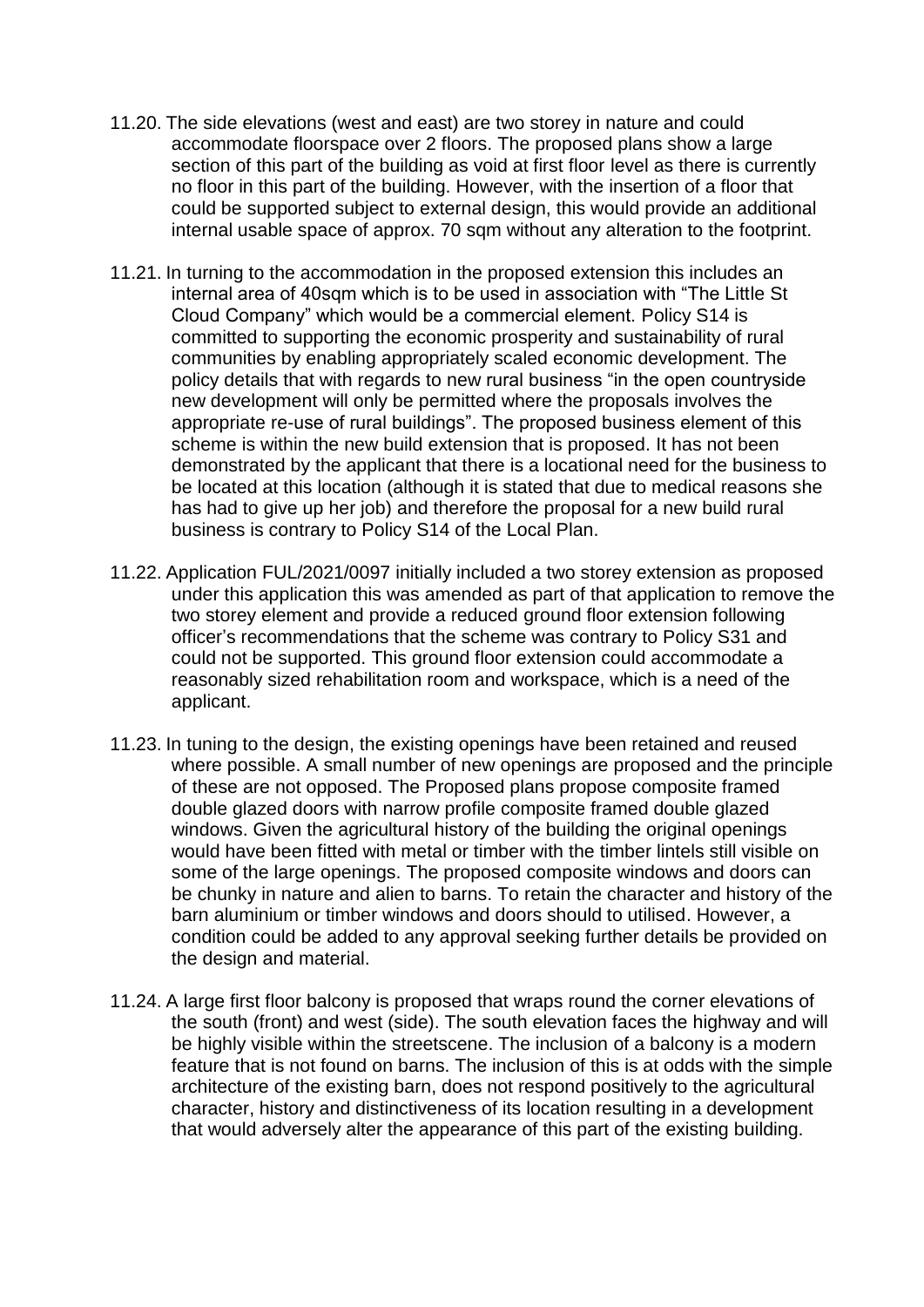- 11.25. Furthermore, although the proposed extension is to be located to the rear of the existing building, given its scale and massing at two storey this will be visible over the simple single storey front elevation significantly altering the character of the existing building with the roof massing being more dominant than the single storey barn off shoot to the front.
- 11.26. In considering the proposed alterations and extensions to the building as a whole is considered the overall scale, design and materials of the extension, balcony and use of materials are inappropriate for its rural location and fails to respond to the character and history of the existing building resulting in a development that would adversely alter the appearance of the existing building contrary to Policies S4, S31 and DM15 of the Allerdale Local Plan.
- 11.27. Officers acknowledged that given the size of the application site the development would not result in over development of the site. There are two point members need to consider when assessing the proposal. Firstly, when considering the footprint of the proposed extension it increases the size by 44%, with the additional floorspace even greater. Members need to judge whether they believe the scale of the extension is proportionate taking into consideration it location in the open countryside where new build dwellings will not be supported and conversion are only supported without substantially alteration to the original footprint. Secondly, do the proposed alterations (with specific reference to the balcony, extension and use of composite materials) respond positively to the character, history and distinctiveness of the existing agricultural barn. If it is considered that any of these are unacceptable and harm the character of this rural barn the application should be refused.
- 11.28. If members are minded to approve the application this would be considered as a departure from the Local Plan Policy S31 and should be advertised to this nature prior to the decision been issued.

### **Highways**

11.29. The site is accessible via a lane, which would be retained within the development. Conditions were suggested by the Highway Department to the earlier application in relation to the surfacing of the access drive. The highway details are acceptable with the conditions applicable to this application also.

#### **Amenity**

11.30. The application site is situated within a large plot. A residential dwelling is situated beyond the western boundary. A farm complex is situated beyond the eastern boundary. It is considered that there are reasonable separation distances between the application property and the agricultural buildings associated with the farm, with intervening planting and structures, such that the potential for noise and odour impact from the adjacent farm practices is considered to be minimal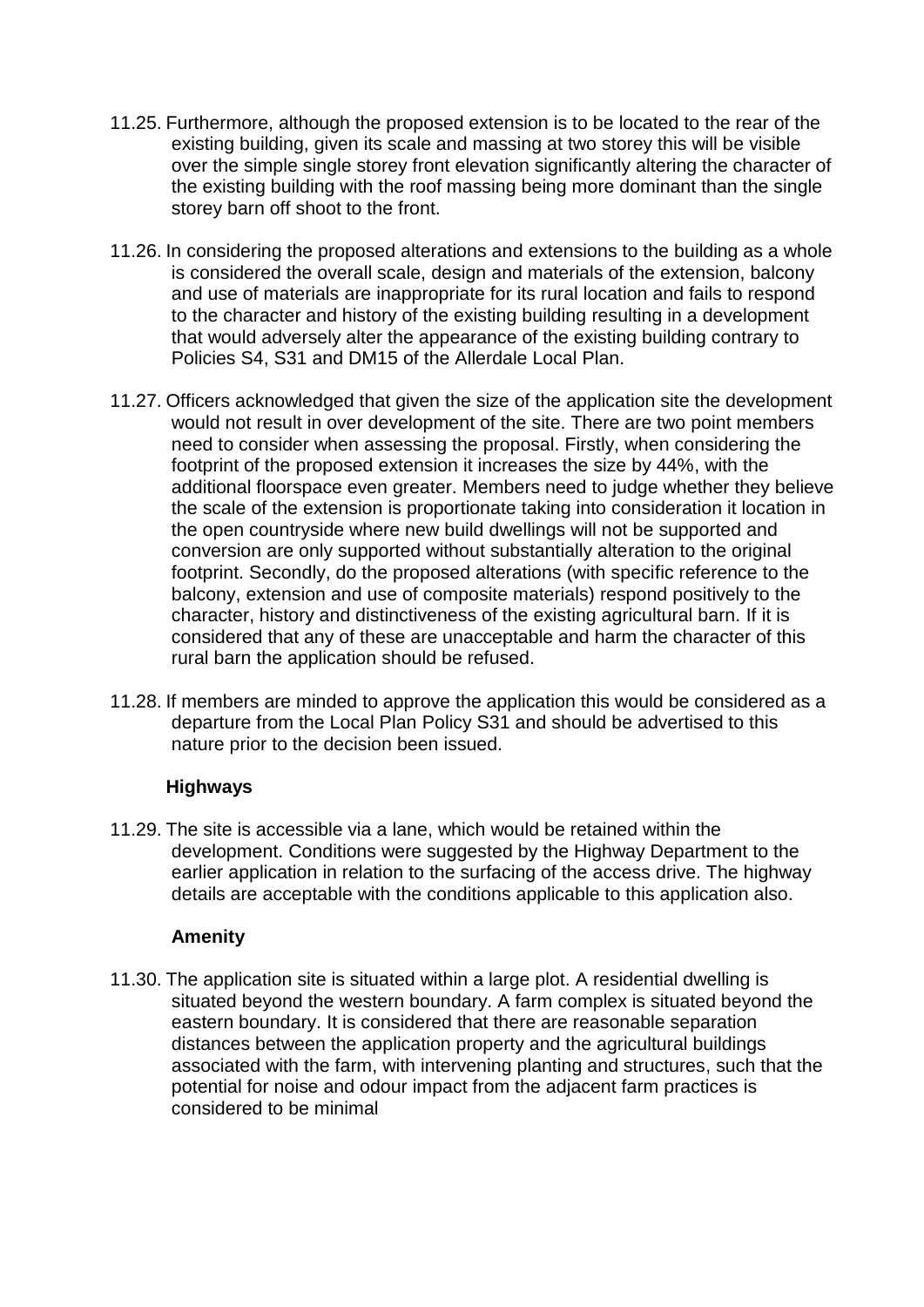### **Drainage**

- 11.31. A new foul water drainage system is proposed for the proposed dwelling comprising a package treatment plant discharged to the watercourses located around the property, nearby water course at Stank Beck. Surface water would be discharged to watercourses around the site with rainwater harvesting, permeable paving and sub surface storage incorporated within the development.
- 11.32. The proposed drainage strategy is accepted.

### **Contamination**

11.33. The Environmental Health Department have assessed the proposal and considered the information provided on the barn conversion form. They consider the proposal to be acceptable and do not require any further assessments be carried in relation to contamination.

#### **Local Financial Considerations**

**11.34.** Having regard to S70 (2) of the Town and Country Planning Act the proposal will have financial implications arising from New Homes Bonus and Council Tax Revenue.

#### **12. Conclusions**

- 12.1. The conversion of the existing structure is considered acceptable and in line with Policy S3 and S31 of the Local Plan (Part 1) and therefore the principle of a house at this location is not opposed.
- 12.2. The proposal includes a large two storey extension to the property to provide additional accommodation both of a domestic and commercial nature. This extension will result in a substantial alteration to the original footprint that is contrary to policies S14 and S31 of the Local Plan.
- 12.3. Furthermore in considering the design impacts from the development it is considered that the scale of the two storey extension which will be visible over the simple existing single storey barn will have a harmful appearance on this principal elevation. The addition of a balcony at first floor level and the use of inappropriate materials further harm the character of the existing agricultural barn. The proposed alterations and extensions to the barn fail to respond positively to the character and history of the barn contrary to policies S4, S31 and DM15 of the Local Plan (Part 1).

### **13. RECOMMENDATION**

### **REFUSE**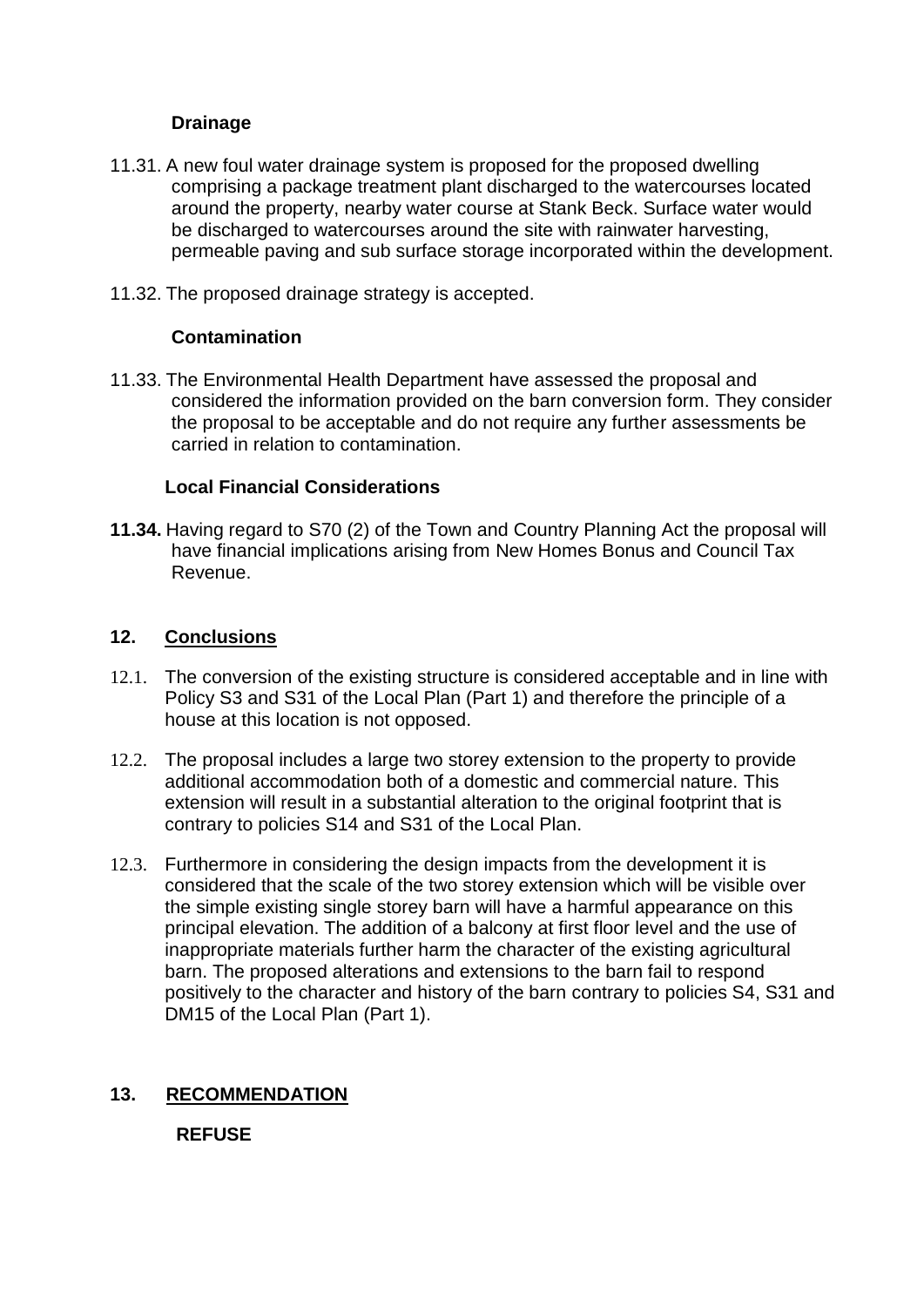- **1. The proposed two storey extension with a dual use of residential and commercial will result in a significant alteration to the footprint of the existing rural building contrary to Policies S14 and S31 of the Allerdale Local Plan (Part 1).**
- **2. The proposed extension and alterations to the existing rural barn in the form of the scale of the extension, addition of a balcony at first floor level and the use of inappropriate materials fail to respond positively to the character and history of this rural barn resulting in a development that would adversely alter the appearance of the existing building contrary to Policies S3, S31 and DM15 of the Allerdale Local Plan (Part 1), Adopted July 2014 and paragraph 134 of the National Planning Policy Framework.**